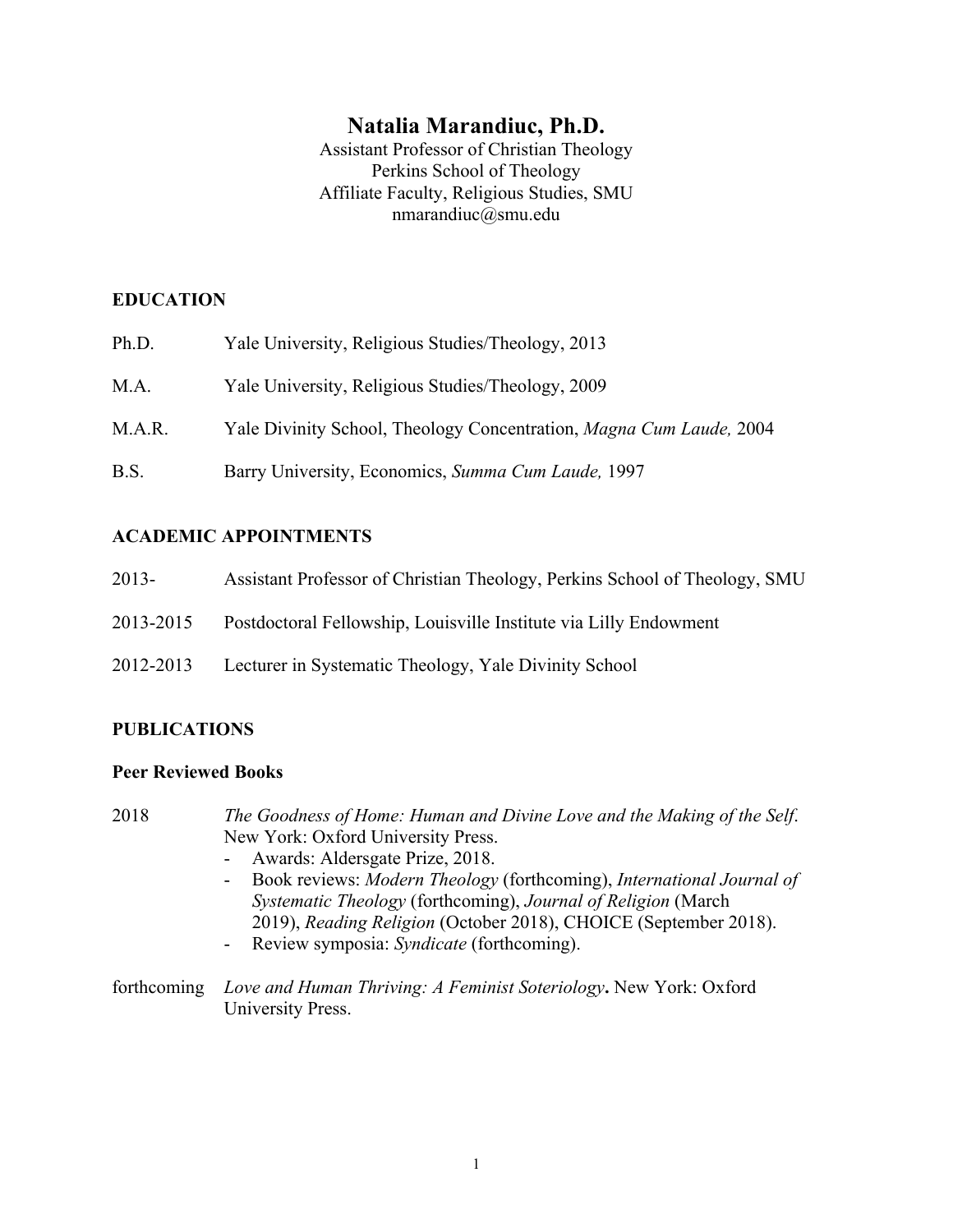# **Peer Reviewed Articles and Chapters**

| in progress | "Structural Sin and the Sinlessness of the Incarnation: A Feminist Response to<br>Marilyn McCord Adams." Modern Theology.                                                                                                             |
|-------------|---------------------------------------------------------------------------------------------------------------------------------------------------------------------------------------------------------------------------------------|
| in progress | "Expansion of Finitude and Healing of Trauma: Feminist Perspectives on Divine<br>Assistance in Reconciliation." Journal of the Feminist Studies in Religion.                                                                          |
| in progress | "Divine Freedom, Trinitarian Hiddenness, and a Relational Image of God: Barth<br>and Feminist Theological Anthropology." International Journal of Systematic<br><i>Theology.</i>                                                      |
| in progress | "Contemporary Economics and Bonaventure: Women, Labor, and Rest." Political<br>Theology.                                                                                                                                              |
| forthcoming | "A Feminist Soteriology: Rahner and Kierkegaard through the Frameworks of<br>Tanner and Keller." Modern Theology.                                                                                                                     |
| forthcoming | "Love Is a Revolution: Feminist Resistance, Transformation of the Self, and<br>a Kantian Read of Kierkegaard." Practical Matters: A Journal or Religious<br>Practices.                                                                |
| forthcoming | "Equality, Subjectivity, and Love: Feminist Theology and Modern Democracy."<br>Political Theology.                                                                                                                                    |
| 2018        | "Equality: A Proposal Rooted in Kierkegaard's Theological Anthropology and<br>Theology of Love." In Kierkegaard and Political Theology, edited by Roberto<br>Sirvent and Silas Morgan. Eugene, OR: Wipf and Stock Publishers, 94-104. |
| 2017        | "Home, Love, and the Self: A Dialogue with Augustine and Kierkegaard." In<br>Augustine and Kierkegaard, edited by Kim Paffenroth, John Doody, and Helene<br>Tallon Russell. Lanham, MD: Lexinton Books, 195-212.                      |
| 2011        | "Human Will, Divine Grace, and Virtue—Jonathan Edwards Tangoes with<br>Immanuel Kant." In Jonathan Edwards and Scotland, edited by Kenneth P<br>Minkema and Adriaan C. Neale. Edinburgh: Dunedin Academic Press, 129-<br>146.         |
| 2006        | "Kant's View of the Church: An Intellectual Missionary, Yet an Impoverished<br>Ecclesiology." Archaeus: Studies in the History of Religions X, 109-130.                                                                               |
|             |                                                                                                                                                                                                                                       |

# **Book Chapters**

forthcoming "God the Father and Feminist Ethics." In *Routledge Companion to Christian Ethics.* New York: Routledge.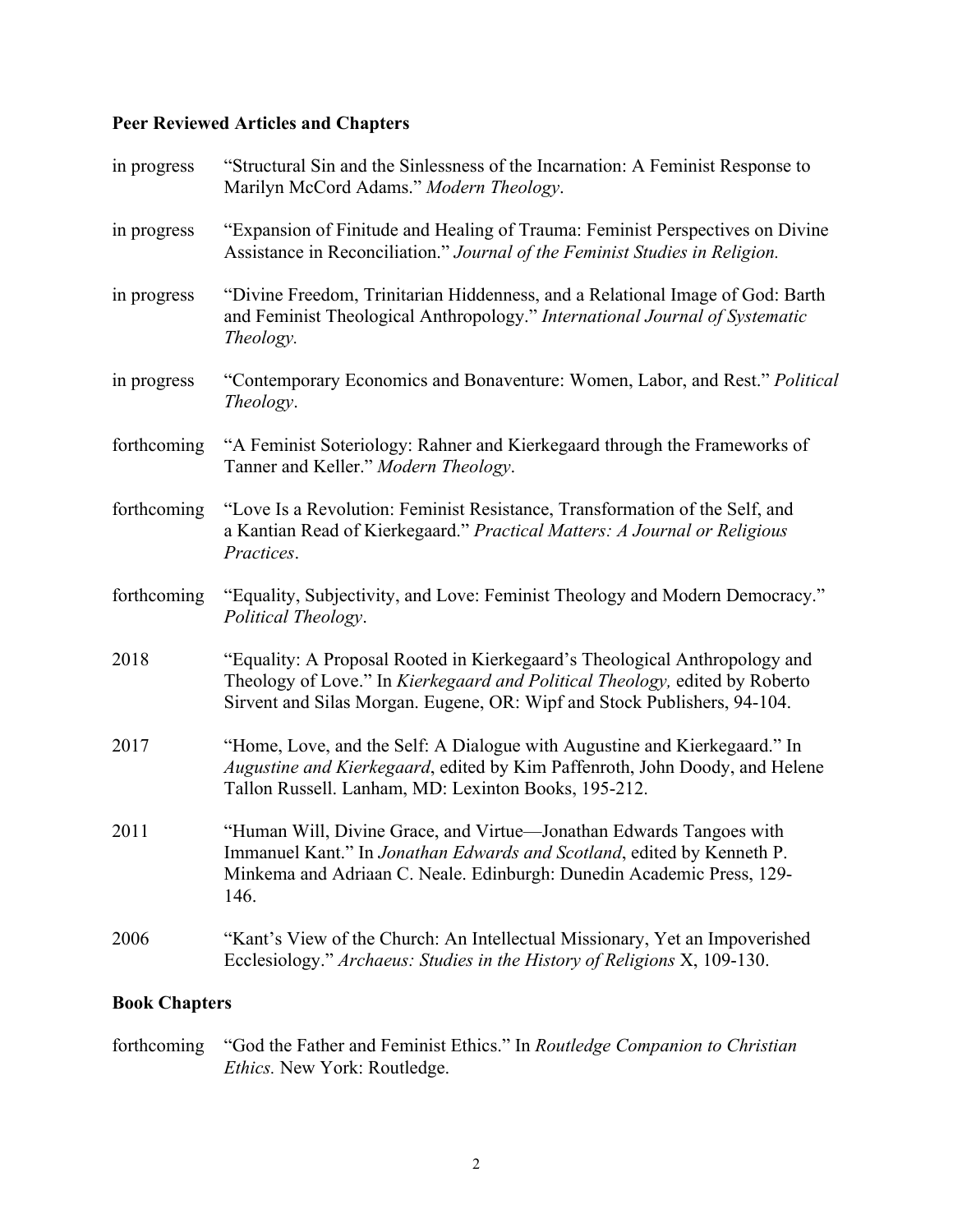| 2017 | "Joy and the Experience of Love." In <i>Envisioning the Good Life: Essays on God</i> ,<br>Christ, and Human Flourishing in Honor of Miroslav Volf, edited by Matthew<br>Croasmun, Zoran Grozdamo, and Ryan McAnnaly-Linz. Eugene, OR: Wipf and<br>Stock Publishers, 136-148. |
|------|------------------------------------------------------------------------------------------------------------------------------------------------------------------------------------------------------------------------------------------------------------------------------|
| 2011 | "Monasticism." In <i>Encyclopedia of Global Religion</i> , edited by Wade Clark Roof<br>and Mark Jurgensmeyer. Thousand Oaks, CA: Sage Publications, 2011, 815-817.                                                                                                          |
| 2011 | "Unitarians." In <i>Encyclopedia of Global Religion</i> , edited by Wade Clark Roof and<br>Mark Jurgensmeyer. Thousand Oaks, CA: Sage Publications, 2011, 1320.                                                                                                              |

# **Book Reviews**

| forthcoming | Review of Denise M. Ackerman & Riet Bons-Storm, eds. Liberating Faith<br>Practices: Feminist Practical Theologies in Context. Leuven, Belgium:<br>Peeters, 1998. Theology and Sexuality. |
|-------------|------------------------------------------------------------------------------------------------------------------------------------------------------------------------------------------|
| forthcoming | Review of Stanley Hauerwas & William H. Willimon. The Holy Spirit. Nashville,<br>TN: Abingdon Press, 2015. Interpretation Journal.                                                       |
| 2017        | Review of Linn Marie Tonstad, God and Difference: The Trinity, Sexuality, and<br>the Transformation of Finitude. New York: Routledge, 2016. Anglican<br>Theological Review, 99.3.        |

# **AWARDS AND HONORS**

| 2019      | National Endowment for Humanities Grant Nomination by SMU                   |
|-----------|-----------------------------------------------------------------------------|
| 2019      | On Human Natures: Psychological Science in the Service of Theology Seminar, |
|           | The John Templeton Foundation                                               |
| 2018      | Aldersgate Prize for the monograph The Goodness of Home: Human and Divine   |
|           | Love and the Making of the Self                                             |
| 2018      | Sam Taylor Fellowship, SMU                                                  |
| 2017      | Sam Taylor Fellowship, SMU                                                  |
| 2017      | Summer Research Grant, Yale Center for Faith and Culture, Yale University   |
| 2016      | Summer Research Fellowship, Wabash Center                                   |
| 2015-2016 | Wabash Workshop for Pre-Tenured Faculty, Wabash Center                      |
| 2013-2015 | Faculty Fellowship, Louisville Institute                                    |
| 2007-2012 | Teaching Fellowship, Yale University                                        |
| 2009-2010 | Hall Mercer Dissertation Fellowship, Yale University                        |
| 2008      | John F. Enders Fellowship and Research Grant, Yale University               |
| 2004      | Day Fellowship for Further Theological Study, Yale Divinity School          |
| 2003      | William H. Fogg Scholarship, Yale Divinity School                           |
| 1999      | Lilly Endowment Scholarship                                                 |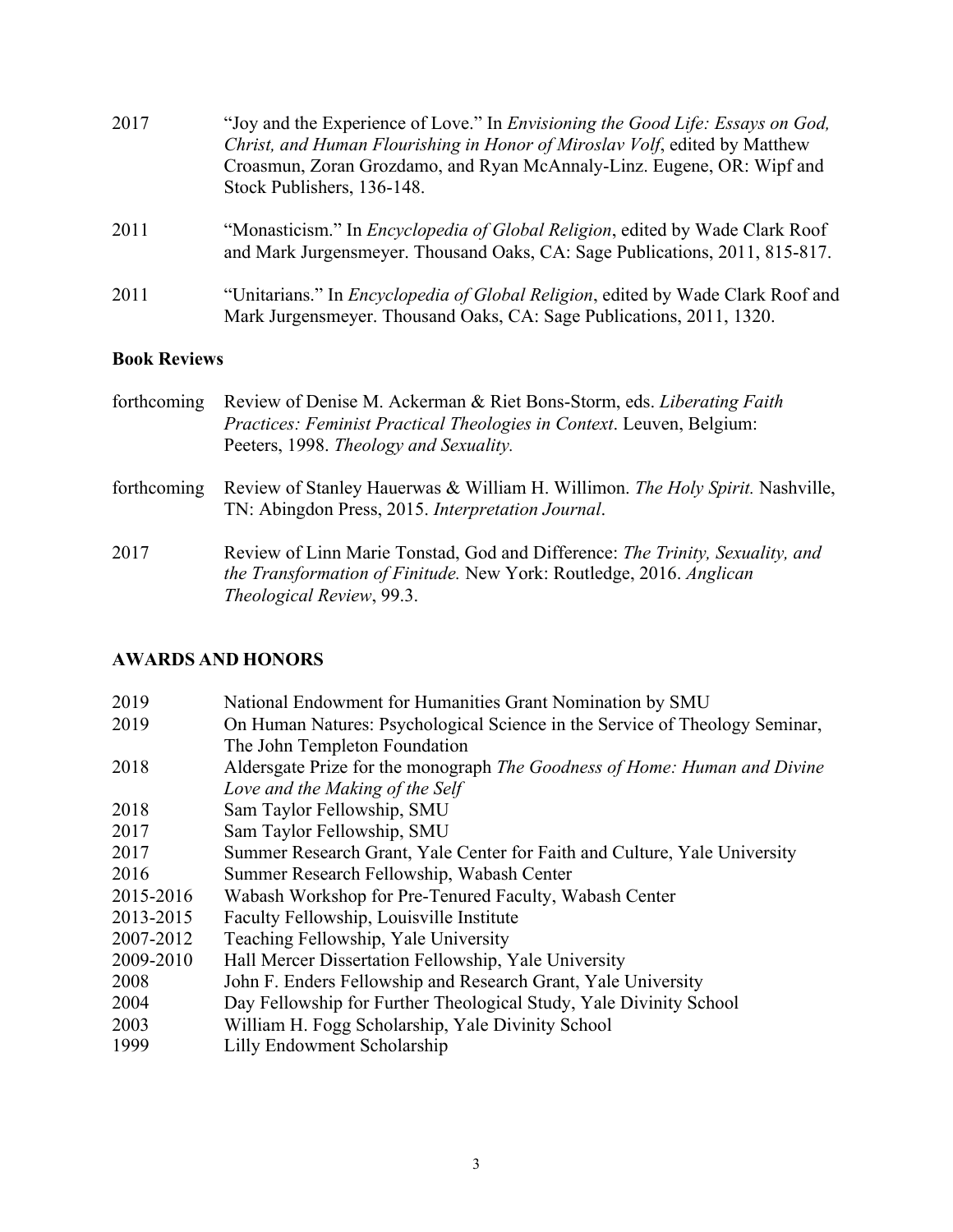### **INVITED TALKS**

| 2019 | "Human and Divine Love and the Making of the Self: A Feminist Approach,"<br>Stalcup Seminar, Brite Divinity School, September 28.              |
|------|------------------------------------------------------------------------------------------------------------------------------------------------|
| 2019 | "Home, Love, and Human Subjectivity," Indiana Wesleyan University, April 11.                                                                   |
| 2018 | "Kierkegaard and Joy," Yale University, July 31.                                                                                               |
| 2017 | "Love and Human Flourishing: A Feminist Soteriology," Yale University,<br>September 22.                                                        |
| 2016 | "Human Attachments and God's Love: A Feminist Theological Anthropology,"<br>Yale University, September 23.                                     |
| 2016 | "A Feminist Theological View of Reconciliation," The Episcopal Church of<br>Transfiguration Scholarly Lecture Series, Dallas, TX, February 17. |

## **CONFERENCE ACTIVITY**

### **Panels Organized**

2019 "The State of Systematic Theology," Panel Discussion with William Cavanaugh, Sarah Coakley, Vincent Lloyd, and Christoph Schwoebel, Co-organizer at American Academy of Religion Annual Meeting, San Diego, November 22.

### **Panels on First Book**

2018 *The Goodness of Home: Human and Divine Love and the Making of the Self* (Oxford University Press, 2018), Panel Discussion with Willie Jennings, Andrea White, Shannon Craigo-Snell, Lee Barrett, Kathryn Reklis, American Academy of Religion Annual Meeting, Denver, November 18.

### **Discussant**

2019 "How to Get Published," Oxford University Press Panel, American Academy of Religion Annual Meeting, San Diego, November 24.

### **Papers Presented**

2019 "Religion, Women's Migration, and Caged Children: A Response to Vincent Lloyd," Maguire Chair Symposium, SMU, October 22.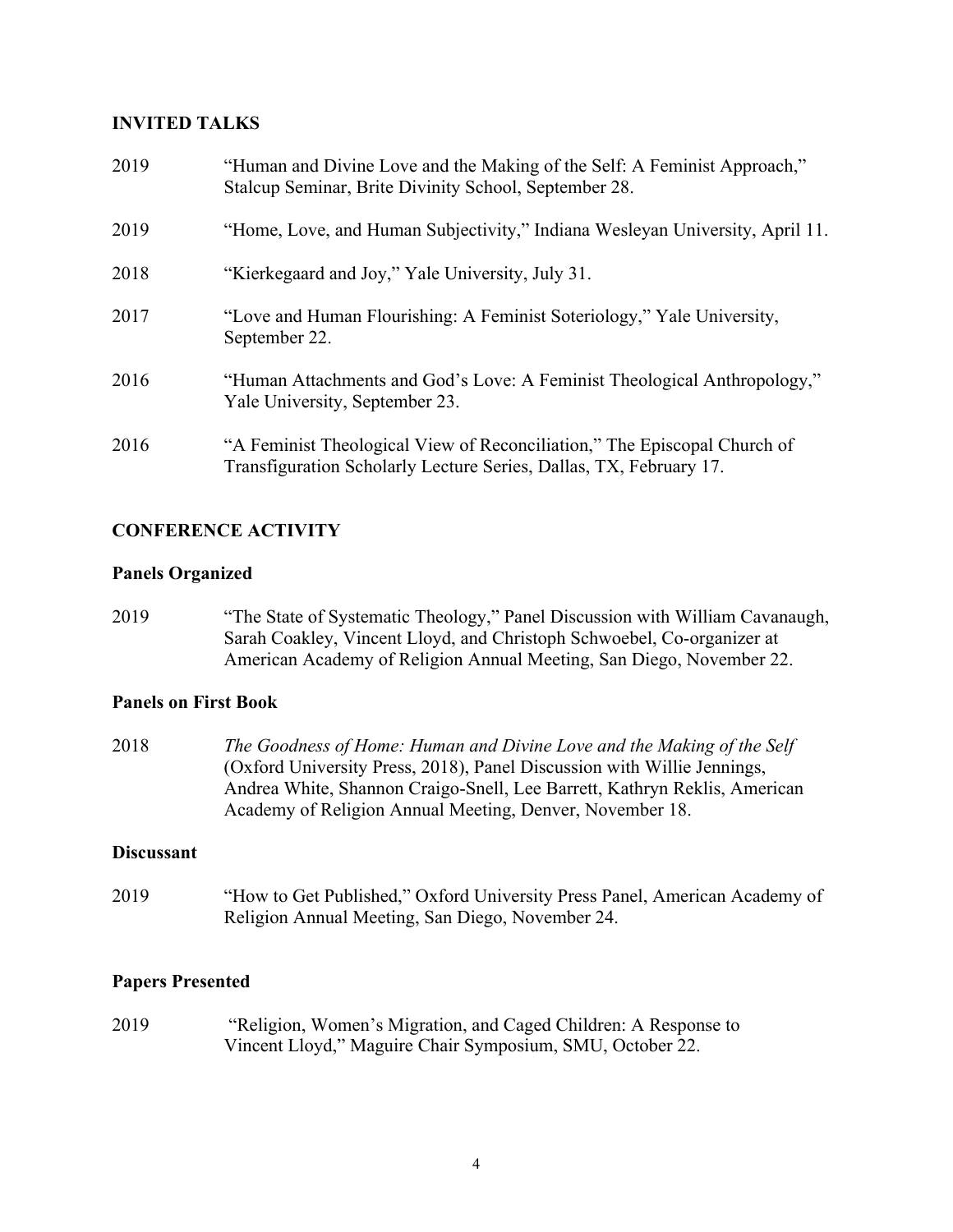| 2017 | "Love is a Revolution: Kierkegaard at the Women's March," American Academy<br>of Religion Annual Meeting, Boston, November 19.                                                                                                                                                       |
|------|--------------------------------------------------------------------------------------------------------------------------------------------------------------------------------------------------------------------------------------------------------------------------------------|
| 2012 | "The Goodness of Love: Soren Kierkegaard and Human Attachments Co-<br>Creating the Self," American Academy of Religion Annual Meeting, Chicago,<br>November 18.                                                                                                                      |
| 2009 | "Human Migration, Cultural Homelessness, and the Holy Spirit: Challenging the<br>Privilege Ascribed to the Trope of Pilgrimage in Christian Thought," American<br>Academy of Religion Annual Meeting, Montreal, Canada, November 20.                                                 |
| 2009 | "Jonathan Edwards on the Relation between Human Will and Divine Grace:<br>Intuitions Rooted in Enlightenment," Jonathan Edwards & Scotland Conference,<br>Glasgow, UK, March 15.                                                                                                     |
| 2006 | "Kant on Grace: A Philosophical Missionary, Yet within What Limits?" Sixth<br>European Association for the Study of Religions Conference (EASR) and Special<br>Conference of the International Association for the History of Religions (IAHR),<br>Bucharest, Romania, September 10. |

## **CAMPUS TALKS**

| 2019 | "Traumatized Subjectivities and Divine Assistance: A Feminist Approach to<br>Reconciliation," February 11.                                            |
|------|-------------------------------------------------------------------------------------------------------------------------------------------------------|
| 2017 | "Toward a Feminist Soteriology: Fulfillment through Love," December 4.                                                                                |
| 2015 | "Jesus the Infant Migrant: Women's Migration, Equity, and a Theology of<br>Mercy," December 3.                                                        |
| 2015 | "Love and the Making of the Self: A Feminist Dialogue with Kierkegaard,"<br>February 16.                                                              |
| 2014 | "Barefoot Peasant Women, Classic Libraries, and Romanian Anabaptists: An<br>Intellectual Autobiography," Perkins School of Theology, SMU, October 16. |
| 2014 | "Injured Nature and Reconciling Grace," February 03.                                                                                                  |

# **TEACHING EXPERIENCE**

# **Perkins School of Theology, SMU, Assistant Professor**

Interpretation of the Christian Message: Systematic Theology (2018/19, 2017/18, 2015/16, 2014/15—year-long course)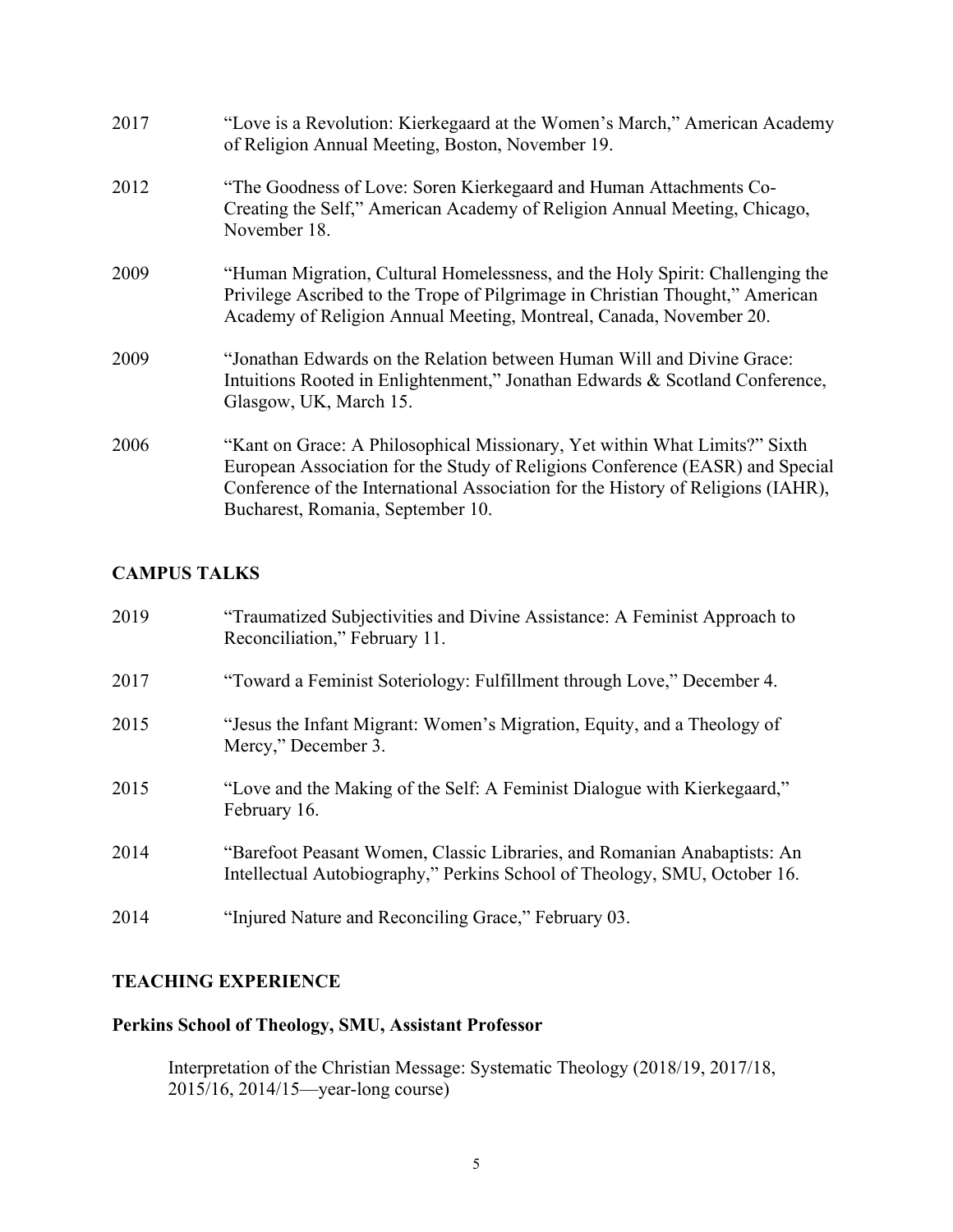Modern and Contemporary Theologies (Spring 2019) Theology and Feminist Social Justice (Spring 2016) Pneumatology (Spring 2016) Modern Trinitarian Theology (Fall 2015) Christian Doctrine of Reconciliation (Fall 2015) The Theology of Karl Barth (Spring 2015) Introduction to Theology (Fall 2014, Spring 2014, Fall 2013) The Self in Modernity (Fall 2014) The Theology of Schleiermacher (Spring 2014) Christian Doctrine of Providence (Fall 2013) Issues in Modern Systematic Theology (Fall 2013)

#### **Yale University, Lecturer**

Introduction to Feminist Theology (Fall 2012) Advanced Readings in Feminist Theology (Spring 2013) Theologies of Reconciliation (Spring 2013)

#### **Yale University, Teaching Fellow**

Political Economy of Misery (Spring 2012) Systematic Theology I (Fall 2011, Fall 2008, Fall 2006) Modern Christian Thought: History, Hope, and the Self (Spring 2011) Faith and Globalization (Fall 2010, Fall 2009) Liturgical Theology (Spring 2009) Medieval Theology (Spring 2008) Philosophy of Religion (Fall 2007) Systematic Theology II (Spring 2007)

#### **PROFESSIONAL SERVICE**

#### **Peer Review**

Manuscript Reviewer, Studies in Systematic Theology Series, Brill Article Reviewer, Horizons Journal

#### **Service to Profession**

Christian Systematic Theology Unit, American Academy of Religion, Steering Committee Member, 2016-present Logia: Supporting Women in Divinity Disciplines, University of St Andrews, Board of Advisors, 2019-present